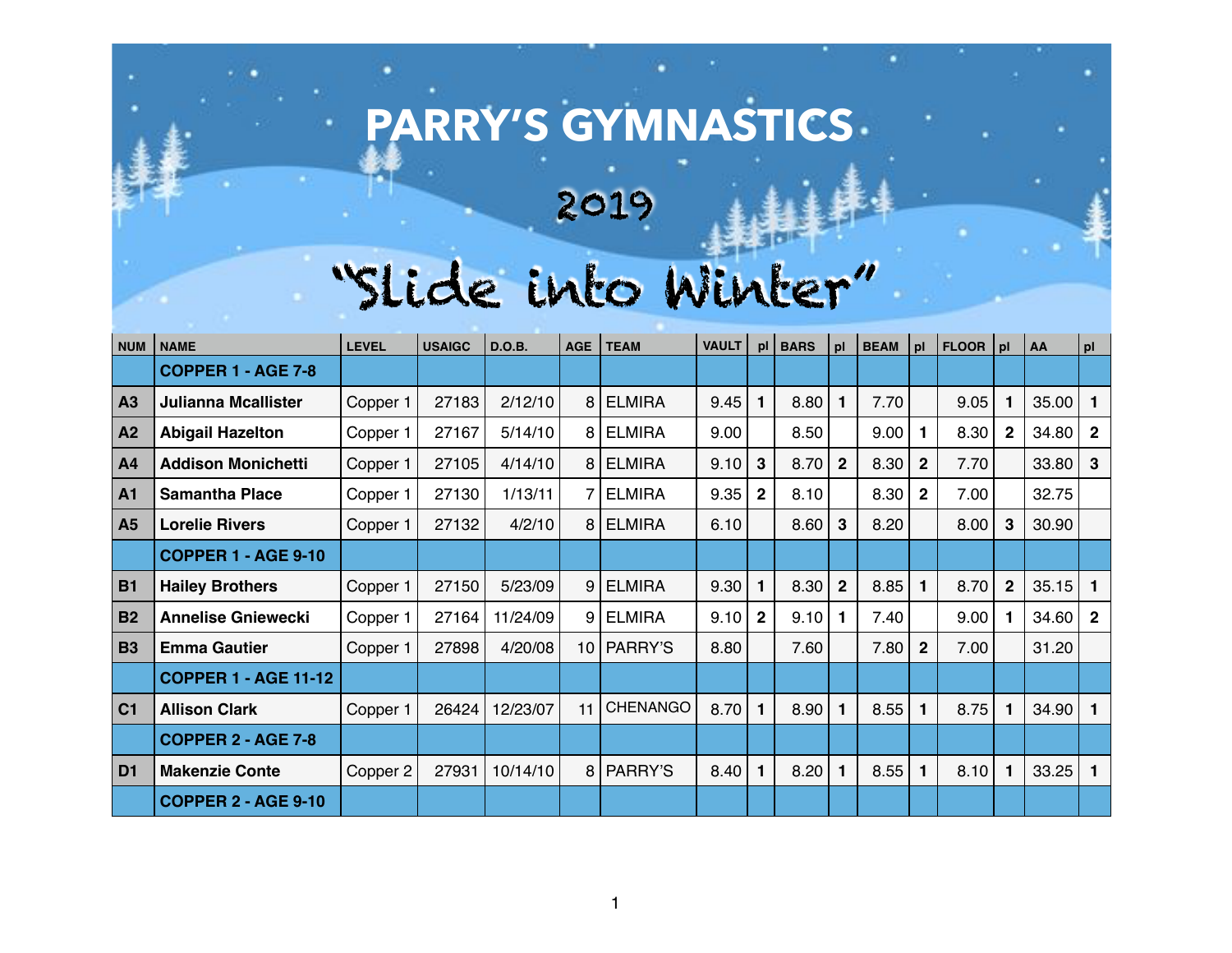| E7             | <b>Chelsey Prince</b>       | Copper 2      | 26247 | 8/21/09  | 9  | PARRY'S         | 9.20 | 1              | 8.80 | $\mathbf{2}$ | 9.00 | 1              | 9.10 | 1            | 36.10 | 1            |
|----------------|-----------------------------|---------------|-------|----------|----|-----------------|------|----------------|------|--------------|------|----------------|------|--------------|-------|--------------|
| E <sub>5</sub> | <b>Madison Farrell</b>      | Copper 2      | 27159 | 12/2/08  | 10 | <b>ELMIRA</b>   | 9.15 | $\mathbf{2}$   | 9.05 | 1            | 8.50 | $\mathbf{3}$   | 8.60 | 3            | 35.30 | $\mathbf{2}$ |
| E <sub>6</sub> | <b>Natalia Viveros</b>      | Copper 2      | 27144 | 1/7/09   | 10 | <b>ELMIRA</b>   | 8.90 | 4              | 8.40 |              | 8.80 | 2 <sup>1</sup> | 8.50 | 4            | 34.60 | 3            |
| E1             | <b>Brady DeAngelo</b>       | Copper 2      | 26719 | 11/12/09 | 9  | <b>CHENANGO</b> | 9.00 |                | 8.60 | 3            | 8.00 |                | 8.45 |              | 34.05 | 4            |
| E <sub>8</sub> | <b>Marlee Villa</b>         | Copper 2      | 24385 | 9/10/08  | 10 | PARRY'S         | 8.50 |                | 8.60 | 3            | 8.20 |                | 8.65 | $\mathbf{2}$ | 33.95 |              |
| <b>E3</b>      | <b>Alexa Rose</b>           | Copper 2      | 23131 | 6/26/09  | 9  | <b>CHENANGO</b> | 9.10 | 3              | 8.40 |              | 8.50 | $\mathbf{3}$   | 7.00 |              | 33.00 |              |
| <b>E4</b>      | <b>Kaden Schultze</b>       | Copper 2      | 26716 | 4/16/08  | 10 | <b>CHENANGO</b> | 8.60 |                | 7.60 |              | 8.15 |                | 8.10 |              | 32.45 |              |
| E2             | <b>Leah Miller</b>          | Copper 2      | 26170 | 5/26/09  | 9  | <b>CHENANGO</b> | 8.90 |                | 7.30 |              | 7.00 |                | 7.90 |              | 31.10 |              |
|                | <b>COPPER 2 - AGE 11-12</b> |               |       |          |    |                 |      |                |      |              |      |                |      |              |       |              |
| F <sub>1</sub> | <b>Morgan Dahlman</b>       | Copper 2      | 27154 | 5/20/07  | 11 | <b>ELMIRA</b>   | 9.30 | $\mathbf 2$    | 9.40 | 1            | 7.90 |                | 9.30 | 1            | 35.90 | 1            |
| F <sub>6</sub> | <b>Madeline Marshall</b>    | Copper 2      | 26127 | 10/1/07  | 11 | PARRY'S         | 9.10 | 3              | 8.70 | $\mathbf{2}$ | 8.60 | $\overline{2}$ | 8.90 | $\mathbf{2}$ | 35.30 | $\mathbf{2}$ |
| F7             | <b>Campbell Boslet</b>      | Copper 2      | 26652 | 10/5/06  | 12 | PARRY'S         | 9.00 |                | 8.10 |              | 8.70 | 1              | 8.50 | 3            | 34.30 | $\mathbf{3}$ |
| F <sub>2</sub> | <b>Agitha Harendza</b>      | Copper 2      | 24536 | 7/10/06  | 12 | <b>CHENANGO</b> | 9.40 | 1              | 8.55 | 3            | 7.80 |                | 7.30 |              | 33.05 |              |
| F <sub>4</sub> | <b>Gia Bellso</b>           | Copper 2      | 24834 | 7/5/07   | 11 | PARRY'S         | 7.90 |                | 8.20 |              | 8.50 | 3              | 8.40 |              | 33.00 |              |
| F <sub>3</sub> | <b>Ciara Brezee</b>         | Copper 2      | 27681 | 11/19/06 | 12 | <b>PARRY'S</b>  | 8.60 |                | 8.30 |              | 7.40 |                | 8.30 |              | 32.60 |              |
| F <sub>5</sub> | <b>Alivya Packer</b>        | Copper 2      | 26248 | 12/7/07  | 11 | PARRY'S         | 0.00 |                | 0.00 |              | 0.00 |                | 0.00 |              | 0.00  |              |
|                | <b>COPPER 2 - AGE 13-14</b> |               |       |          |    |                 |      |                |      |              |      |                |      |              |       |              |
| G <sub>1</sub> | <b>Haley Cortland</b>       | Copper 2      | 28019 | 1/12/5   | 13 | <b>ELMIRA</b>   | 9.20 | 1              | 9.00 | 1            | 9.00 |                | 8.80 |              | 36.00 | $\mathbf{1}$ |
| G <sub>2</sub> | <b>Ashlyn Harkness</b>      | Copper 2      | 27166 | 7/21/04  | 14 | <b>ELMIRA</b>   | 9.20 | $\mathbf 1$    | 8.65 |              | 7.70 |                | 8.85 | 1            | 34.40 |              |
|                | <b>COPPER 2 - AGE 15+</b>   |               |       |          |    |                 |      |                |      |              |      |                |      |              |       |              |
| H1             | <b>Ava Robertson</b>        | Copper 2      | 28151 | 2/17/03  | 15 | PARRY'S         | 8.00 | $\mathbf{1}$   | 8.70 | $\mathbf{1}$ | 8.10 | $\mathbf{1}$   | 8.05 | 1            | 32.85 | $\mathbf{1}$ |
|                | <b>BRONZE - AGE 9-10</b>    |               |       |          |    |                 |      |                |      |              |      |                |      |              |       |              |
| 9              | <b>Alexandria Bixby</b>     | <b>Bronze</b> | 27149 | 1/29/08  | 10 | <b>ELMIRA</b>   | 9.00 | $\overline{2}$ | 8.50 | $\mathbf 1$  | 8.35 | $\mathbf{3}$   | 8.65 | 5            | 34.50 | $\mathbf{1}$ |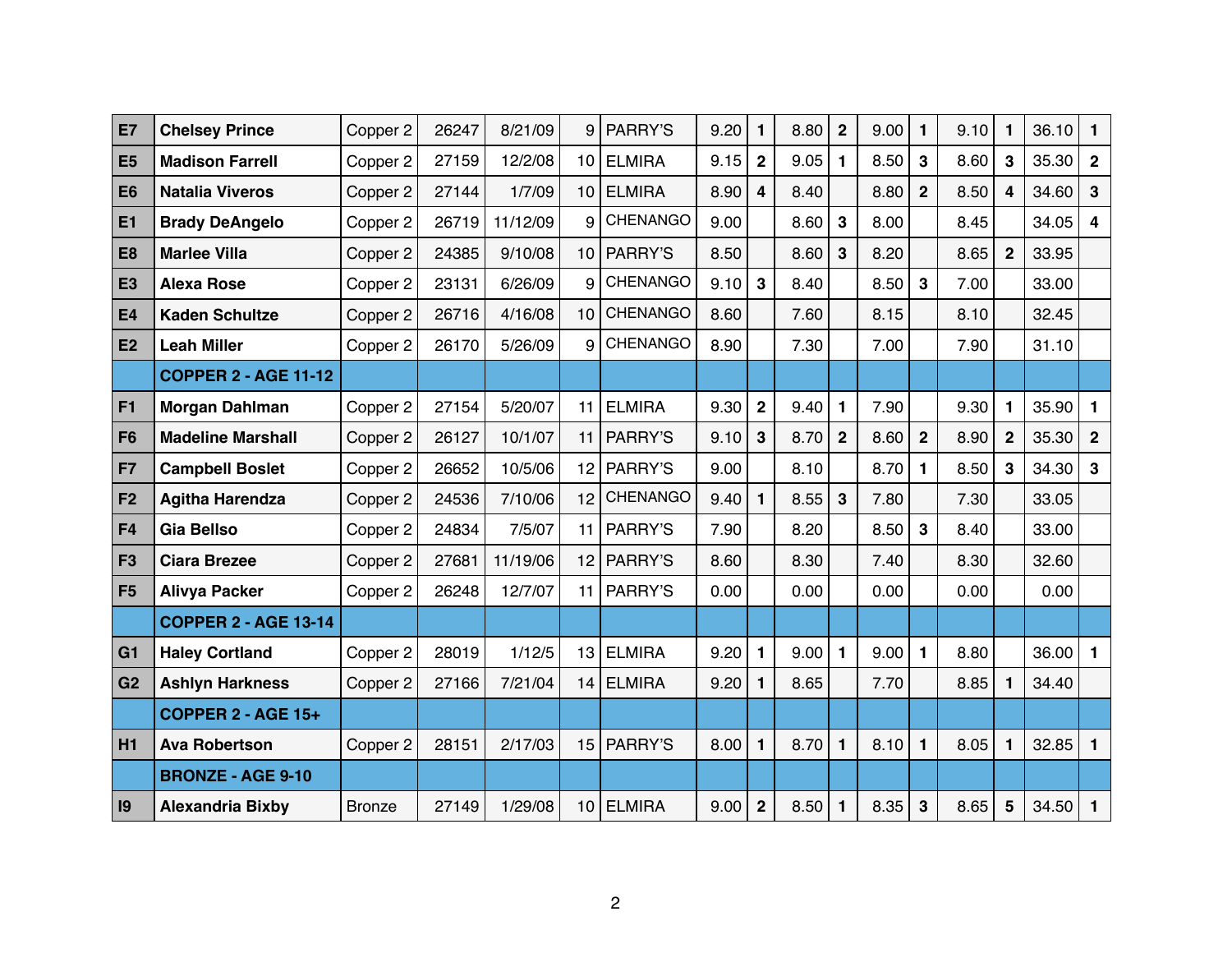| <b>Kaitlyn Carpenter</b>  | <b>Bronze</b> | 27182 | 3/13/08  | 10 | <b>ELMIRA</b>   | 8.50 | $\overline{7}$   | 8.20 | 4              | 8.60                 | 1              | 8.35         | $\overline{7}$   | 33.65 | $\mathbf{2}$            |
|---------------------------|---------------|-------|----------|----|-----------------|------|------------------|------|----------------|----------------------|----------------|--------------|------------------|-------|-------------------------|
| <b>Cella McLaughlin</b>   | <b>Bronze</b> | 27127 | 6/17/08  | 10 | <b>ELMIRA</b>   | 8.80 | 4                | 7.40 |                | 8.40                 | $\overline{2}$ | 8.75         | 4                | 33.35 | 3                       |
| Ella Wojciechowski        | <b>Bronze</b> | 27186 | 7/16/08  | 10 | <b>ELMIRA</b>   | 8.60 | 6                | 8.40 | $\mathbf{2}$   | 7.20                 |                | 8.95         | $\mathbf 2$      | 33.15 | 4                       |
| <b>Sofia Sherer</b>       | <b>Bronze</b> | 27185 | 8/20/09  | 9  | <b>ELMIRA</b>   | 8.50 | $\overline{7}$   | 8.00 | 6              | 7.70                 |                | 8.90         | 3                | 33.10 | $5\phantom{1}$          |
| <b>Emma Mase</b>          | <b>Bronze</b> | 27178 | 10/12/09 | 9  | <b>ELMIRA</b>   | 9.00 | $\boldsymbol{2}$ | 8.05 | 5              | 7.50                 |                | 8.40         | 6                | 32.95 | 6                       |
| <b>Delaney Ruhmel</b>     | <b>Bronze</b> | 27184 | 6/15/08  | 10 | <b>ELMIRA</b>   | 8.00 |                  | 7.80 |                | 7.90                 | $\overline{7}$ | 9.00         | 1                | 32.70 | $\overline{7}$          |
| <b>Katarina Gohlert</b>   | <b>Bronze</b> | 28117 | 4/30/08  | 10 | <b>JOAN'S</b>   | 8.30 |                  | 7.70 |                | 8.20                 | 4              | 8.20         |                  | 32.40 |                         |
| <b>Isabel Jusianiec</b>   | <b>Bronze</b> | 27170 | 4/14/09  | 9  | <b>ELMIRA</b>   | 8.80 | 4                | 7.00 |                | 7.80                 | 8              | 7.00         |                  | 30.60 |                         |
| Joanna Lin                | <b>Bronze</b> | 27176 | 3/18/08  | 10 | <b>ELMIRA</b>   | 6.30 |                  | 7.90 | $\overline{7}$ | 8.10                 | $5\phantom{1}$ | 8.30         |                  | 30.60 |                         |
| <b>Grace Rupert</b>       | <b>Bronze</b> | 28023 | 5/26/08  | 10 | <b>JOAN'S</b>   | 7.30 |                  |      | $\mathbf{3}$   | 7.20                 |                | 7.80         |                  | 30.55 |                         |
| <b>Aubrey Ossont</b>      | <b>Bronze</b> | 28033 | 10/20/09 | 9  | <b>JOANS</b>    | 8.00 |                  | 7.00 |                | 7.40                 |                | 7.90         |                  | 30.30 |                         |
| <b>Rachel Guillaume</b>   | <b>Bronze</b> | 28063 | 11/12/08 | 10 | <b>JOAN'S</b>   | 7.60 |                  | 7.40 |                | 7.20                 |                | 6.40         |                  | 28.60 |                         |
| <b>Makensie Freeman</b>   | <b>Bronze</b> | 28032 | 4/14/08  | 10 | <b>JOAN'S</b>   | 0.00 |                  | 6.70 |                | 8.10                 | 5              | 7.40         |                  | 22.20 |                         |
| <b>Chelsey Prince</b>     | <b>Bronze</b> | 26247 | 8/21/09  | 9  | PARRY'S         | 9.20 | 1.               | 0.00 |                | 7.40                 |                | 0.00         |                  | 16.60 |                         |
| <b>BRONZE - AGE 11-12</b> |               |       |          |    |                 |      |                  |      |                |                      |                |              |                  |       |                         |
| <b>Molly Clarke</b>       | <b>Bronze</b> | 24507 | 3/13/07  | 11 | <b>CHENANGO</b> | 9.20 | 1                | 8.50 | 1              | 8.40                 | $\overline{2}$ | 8.35         |                  | 34.45 |                         |
| <b>Kirsten Garrison</b>   | <b>Bronze</b> | 27163 | 7/21/07  | 11 | <b>ELMIRA</b>   | 8.80 | 3                | 8.50 | 1              | 7.40                 |                | 8.80         | 1                | 33.50 | $\mathbf{2}$            |
| <b>Paityn McAllister</b>  | <b>Bronze</b> | 27125 | 12/5/07  | 11 | <b>ELMIRA</b>   | 8.60 | 4                |      | 4              | 8.00                 | 4              | 8.70         | $\boldsymbol{2}$ |       | $\mathbf{3}$            |
| <b>Grace Sabol</b>        | <b>Bronze</b> | 20958 | 10/18/07 | 11 | <b>CHENANGO</b> | 8.40 |                  |      | 5              | 8.50                 | 1              | 8.30         |                  | 32.95 | $\overline{4}$          |
| <b>Mary Davies</b>        | <b>Bronze</b> | 20964 | 5/10/06  | 12 | <b>CHENANGO</b> | 8.90 | $\overline{2}$   | 7.10 |                |                      | $3\phantom{a}$ | 8.50         | 4                |       | $5\phantom{1}$          |
| <b>Alexis Lambert</b>     | <b>Bronze</b> | 27173 | 3/2/06   | 12 | <b>ELMIRA</b>   | 8.60 | 4                | 7.60 |                | 7.60                 |                | 8.55         | 3                | 32.35 |                         |
| <b>Kendell Little</b>     | <b>Bronze</b> | 20993 | 8/27/07  | 11 | CHENANGO        | 8.40 |                  | 7.55 |                | 7.90                 |                | 8.45         |                  | 32.30 |                         |
| <b>Olivia Rose</b>        | <b>Bronze</b> | 27133 | 8/25/06  |    | <b>ELMIRA</b>   | 8.50 |                  | 7.20 |                |                      | 4              | 8.00         |                  |       |                         |
|                           |               |       |          |    |                 | 12   |                  |      |                | 8.25<br>8.00<br>7.75 |                | 8.10<br>8.00 |                  |       | 33.30<br>32.60<br>31.70 |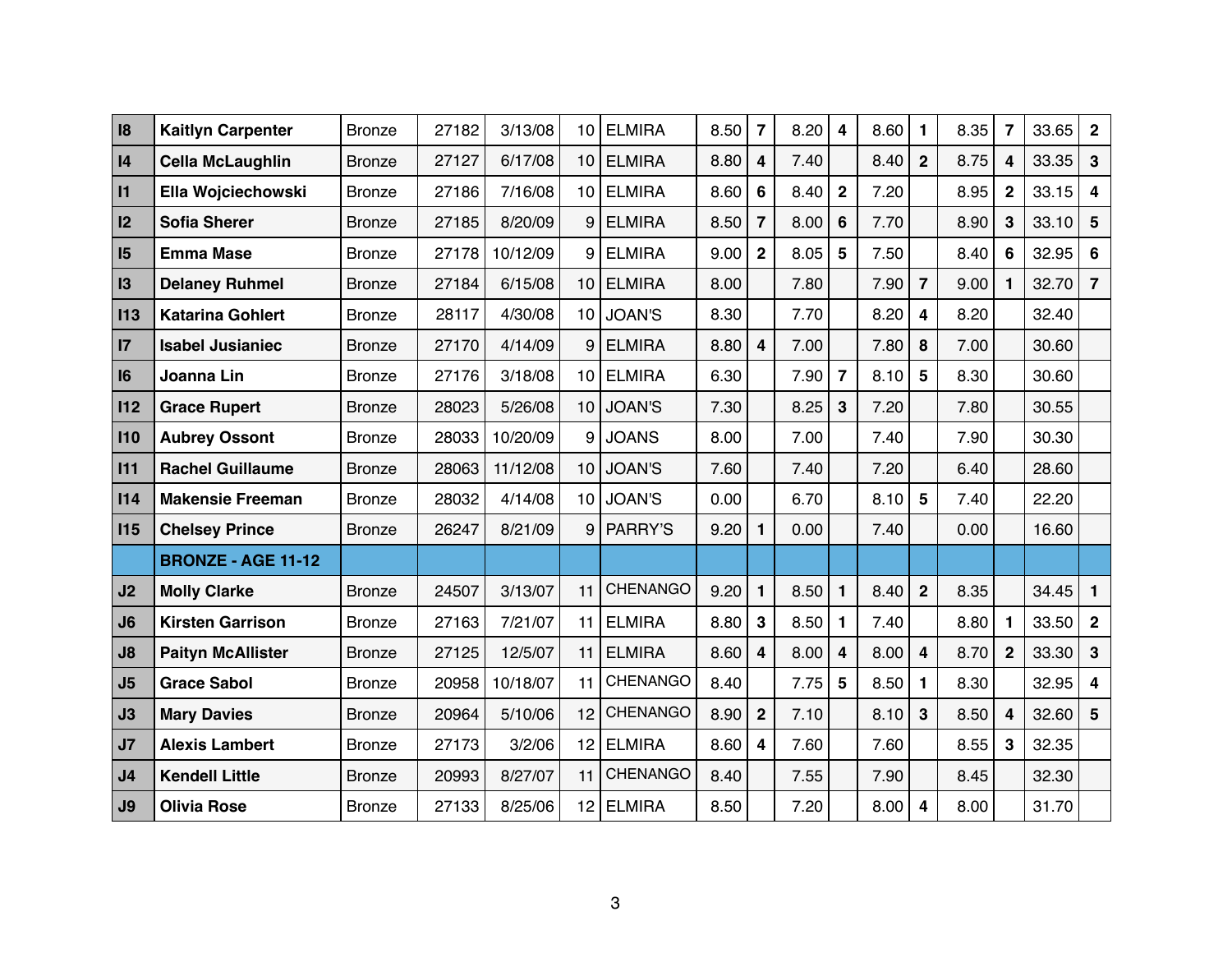| J <sub>1</sub> | <b>Audrianna Hall</b>      | <b>Bronze</b> | 28085 | 5/8/07   | 11 | <b>JOAN'S</b>   | 8.00 |                  | 8.10       | 3              | 8.00 | 4              | 6.00 |                  | 30.10 |                |
|----------------|----------------------------|---------------|-------|----------|----|-----------------|------|------------------|------------|----------------|------|----------------|------|------------------|-------|----------------|
| J10            | <b>Madeline Marshall</b>   | <b>Bronze</b> | 26127 | 10/1/07  | 11 | <b>PARRY'S</b>  | 8.50 |                  | 0.00       |                | 7.65 |                | 0.00 |                  | 16.15 |                |
|                | <b>BRONZE - AGE 13-17</b>  |               |       |          |    |                 |      |                  |            |                |      |                |      |                  |       |                |
| K <sub>1</sub> | <b>Eliana Streeter</b>     | <b>Bronze</b> | 27142 | 6/10/05  | 13 | <b>ELMIRA</b>   | 7.80 | $\mathbf{1}$     | 7.85       | $\mathbf{1}$   | 8.00 | $\mathbf 1$    | 8.70 | $\mathbf 1$      | 32.35 | 1              |
|                | <b>DIAMOND - AGE 11-12</b> |               |       |          |    |                 |      |                  |            |                |      |                |      |                  |       |                |
| L1             | <b>Michelina Shady</b>     | Diamond       | 24629 | 3/26/06  | 12 | <b>CHENANGO</b> | 9.10 | 1                | 7.30       | $\mathbf 1$    | 7.7  | 1              | 7.35 | 1.               | 31.45 | -1             |
|                | <b>DIAMOND - AGE 13-17</b> |               |       |          |    |                 |      |                  |            |                |      |                |      |                  |       |                |
| <b>M3</b>      | <b>Erika Nerzak</b>        | Diamond       | 22429 | 5/19/04  | 14 | <b>CHENANGO</b> | 9.30 | $\overline{2}$   | 8.80       | $\mathbf 1$    | 8.60 |                | 9.10 | 1                | 35.80 | 1              |
| M <sub>2</sub> | <b>Marianna Gerdus</b>     | Diamond       | 20966 | 12/28/04 | 14 | <b>CHENANGO</b> | 9.40 | 1                | 7.80       |                | 9.10 | 1              | 9.05 | $\mathbf{2}$     | 35.35 | $\overline{2}$ |
| M <sub>1</sub> | <b>Maggie Fitzgerald</b>   | Diamond       | 27980 | 11/19/04 | 14 | <b>CHENANGO</b> | 9.00 |                  | 7.85       |                | 8.15 |                | 8.80 |                  | 33.80 |                |
| M <sub>4</sub> | <b>Elena Rose</b>          | Diamond       | 21038 | 9/27/05  | 13 | <b>CHENANGO</b> | 9.00 |                  | 8.00       | $\overline{2}$ | 9.05 | 2 <sup>2</sup> | 8.70 |                  | 34.75 |                |
|                | <b>SILVER - AGE 10-11</b>  |               |       |          |    |                 |      |                  |            |                |      |                |      |                  |       |                |
| <b>N1</b>      | <b>Mikenna Komuda</b>      | <b>Silver</b> | 20491 | 11/21/08 | 10 | <b>PARRYS</b>   | 9.50 | 1                | 7.80       | 1              | 9.00 | 1              | 0.00 |                  | 26.30 |                |
|                | <b>SILVER - AGE 12-13</b>  |               |       |          |    |                 |      |                  |            |                |      |                |      |                  |       |                |
| <b>O3</b>      | <b>Gwen Davis</b>          | <b>Silver</b> | 21385 | 3/29/05  | 13 | <b>PARRYS</b>   | 8.50 | $\overline{2}$   | 7.80       | $\mathbf{1}$   | 8.25 | 1              | 8.80 | 1                | 33.35 | п              |
| 01             | <b>Cayna Mangine</b>       | Silver        | 28089 | 3/26/05  | 13 | <b>PARRYS</b>   | 9.30 | 1                | 0.00       |                | 8.00 |                | 8.30 | $\boldsymbol{2}$ | 25.60 |                |
| <b>O2</b>      | <b>Amara Eiholzer</b>      | <b>Silver</b> | 22558 | 9/10/05  | 13 | <b>PARRYS</b>   | 8.30 |                  | 0.00       |                | 8.10 | $\mathbf{2}$   | 7.80 |                  | 24.20 |                |
|                | <b>SILVER - AGE 14-15</b>  |               |       |          |    |                 |      |                  |            |                |      |                |      |                  |       |                |
| P <sub>8</sub> | <b>Victoria Zhuravlev</b>  | <b>Silver</b> | 21040 | 12/22/04 | 14 | <b>PARRYS</b>   | 9.30 | $\boldsymbol{2}$ | 8.80       | $\mathbf{1}$   | 9.00 | $\mathbf 1$    | 8.20 |                  | 35.30 | $\mathbf 1$    |
| P <sub>2</sub> | <b>Amanda Evanitsky</b>    | Silver        | 20994 | 4/27/04  | 14 | <b>CHENANGO</b> | 9.50 | 1                | 8.50       | $\overline{2}$ | 8.35 | $3\phantom{a}$ | 8.60 | $\mathbf{2}$     | 34.95 | $\overline{2}$ |
| <b>P1</b>      | <b>Samantha Conn</b>       | <b>Silver</b> | 21002 | 8/18/03  | 15 | <b>CHENANGO</b> | 9.30 | $\overline{2}$   | 7.00       |                | 8.25 | 4              | 9.30 | 1.               | 33.85 | $\mathbf{3}$   |
| <b>P6</b>      | <b>Jane Jennings</b>       | Silver        | 23913 | 3/19/04  | 14 | JOAN'S          | 8.70 |                  | $7.65$   4 |                | 8.70 | $\overline{2}$ | 8.50 | 3                | 33.55 | 4              |
| P <sub>7</sub> | <b>Tawny Day</b>           | <b>Silver</b> | 22435 | 4/25/04  |    | 14   PARRYS     | 8.60 |                  | 7.10       |                | 8.20 |                | 8.40 | 4                | 32.30 |                |